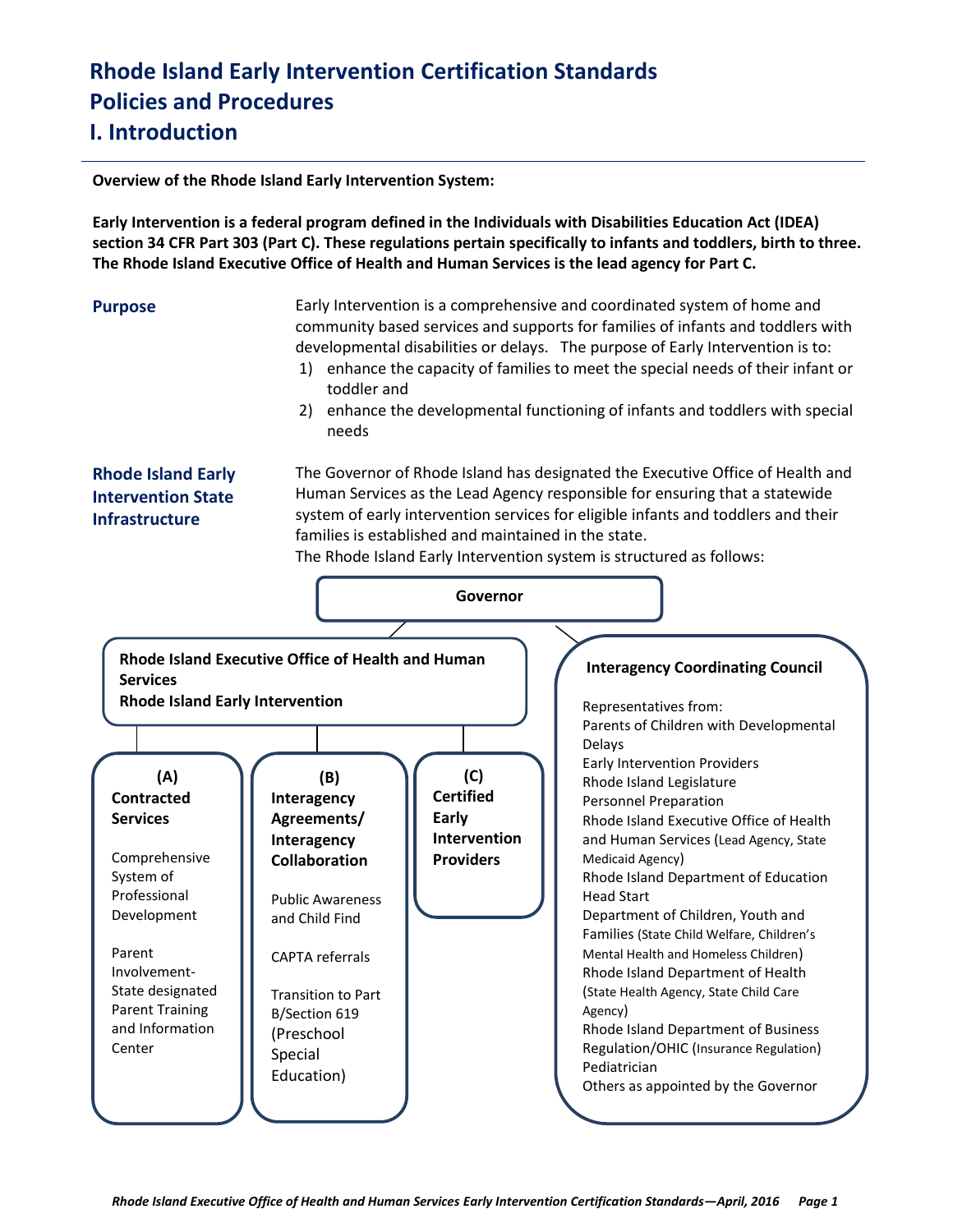### **I. Introduction**

### **Components of the Rhode Island Early Intervention System**

### **Executive Office of Health and Human Services**

### **General administration and supervision responsibilities**

- Promulgation of regulations
- Development and implementation of Early Intervention Certification Standards including the following policies and procedures:
	- **-** Early Intervention Principles and Practices
	- **-** Personnel (including qualification standards)
	- **-** Referral and Intake
	- **-** Multidisciplinary Evaluation and Assessment (including ongoing assessment procedures)
	- **-** Eligibility**-**including a rigorous definition of the term 'developmental delay'
	- **-** Individualized Family Service Plan( including service coordination and contracting for services)
	- **-** Services on the Individualized Family Service Plan
	- **-** Transition
	- **-** Procedural Safeguards (including State complaint resolution procedures)
	- **-** Child and Family Outcomes
	- **-** System of Payment
	- **-** Administration (including Fiscal, Data Collection and Quality Improvement)
	- **-** General Supervision
- Establishment of a State Part C Budget
- Provision of a central directory of Early Intervention providers, resources, and research and demonstration projects
- Provision of Monitoring, Supervision and Technical Assistance
- Certification of Early Intervention Providers

### **A. Executive Office of Health and Human Services Contracted Services**

The lead agency administers two components of Early Intervention through a competitive RFP process. These are:

- Comprehensive System of Personnel Development-In accordance with federal regulations Rhode Island Early Intervention provides a Comprehensive System of Personnel Development. Important functions of the Rhode Island Comprehensive System of Personnel Development which include:
	- Recruitment and retention of qualified staff
	- Increased workforce capacity
	- Professional development and technical assistance for the current workforce
	- Implementation of evidence based practices
	- Leadership development across the Rhode Island Early Intervention system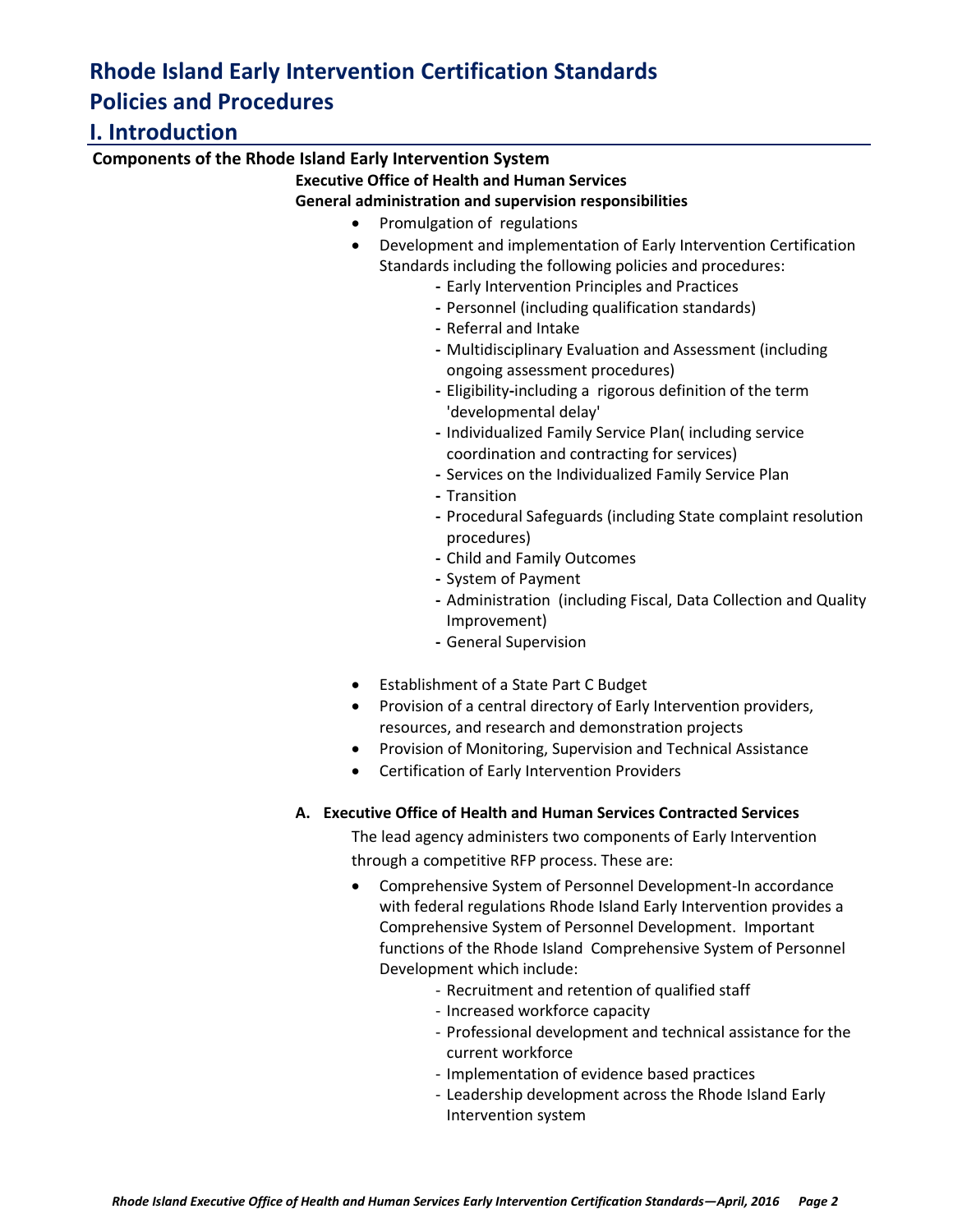## **I. Introduction**

| $\bullet$ | Parent Involvement-State Designated Parent Training and        |  |
|-----------|----------------------------------------------------------------|--|
|           | Information Center. Rhode Island Early Intervention includes a |  |
|           | parent support component. Important functions include:         |  |
|           | - Recruitment training and sunnort of narent consultants       |  |

- Recruitment, training, and support of parent consultants to work in each of the certified Early Intervention Programs:
- Administration, collection, and reporting data regarding the annual Family Outcome Survey
- Development and provision of family workshops and trainings

### **B. Interagency Collaboration, Interagency Agreements**

It is the responsibility of the lead agency to Identify and coordinate all available resources in the state including developing formal interagency agreements, assigning financial responsibility to the appropriate agencies and developing procedures for securing timely reimbursement of funds. Additional responsibilities include resolving intra- and interagency disputes and developing procedures to ensure that services are provided in a timely manner pending resolution of any disputes.

The lead agency has developed the following formal interagency agreements:

 **Department of Children Youth and Families-** Through an interagency agreement, the Department of Children Youth and Families (DCYF), and the Executive Office of Health and Human Services (EOHHS) ensure that the lead agency's child find system includes referral procedures that are in accordance with the Child Abuse Prevention and Treatment Act (CAPTA) which includes requiring the referral of a child under three who is the subject of a substantiated case of abuse and neglect or who is identified as directly affected by illegal substance abuse or withdrawal symptoms resulting from prenatal drug use.

This agreement also ensures the rights of a child are protected when no parent can be identified, located, or the child is a ward of the state.

 **Department of Health**-Through an interagency agreement, the Executive Office of Health and Human Services and the Rhode Island Department of Health establishes a comprehensive child find and referral system including public awareness focusing on early identification of infants and toddlers with disabilities and providing information to parents of infants and toddlers through primary referral sources via Department of Health programs. This agreement ensures that infants and toddlers potentially eligible for Early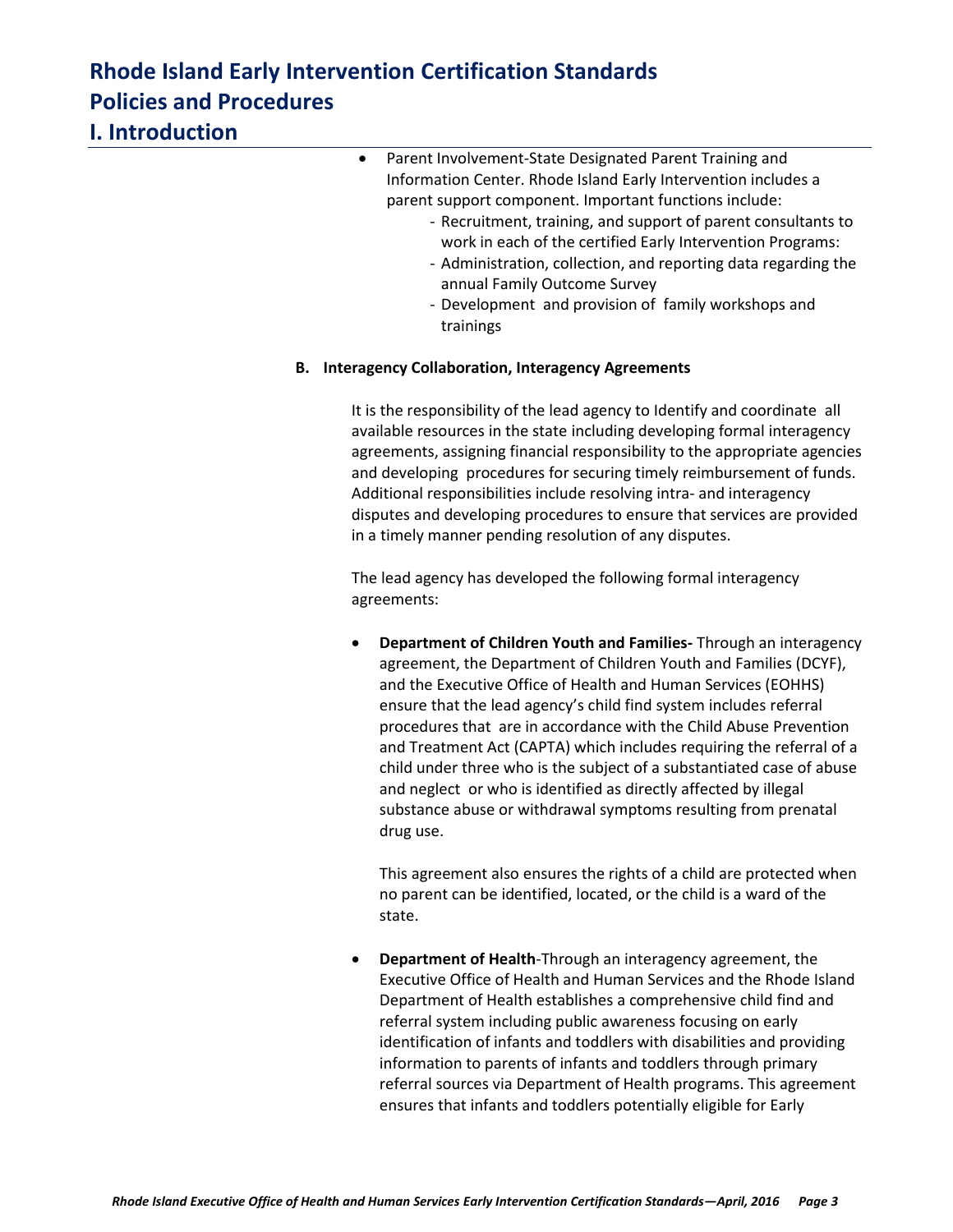### **I. Introduction**

Intervention are identified and referred as soon as possible.

 **Rhode Island Department of Education**: Though an interagency agreement, the Executive Office of Health and Human Services (EOHHS) and the Rhode Island Department of Education (RIDE) collaborate in the development and implementation of a statewide, comprehensive, coordinated, multidisciplinary, and interagency service delivery system for children with disabilities and developmental delays ages birth through five years and their families. Specifically this agreement ensures a successful transition for children and their families exiting the IDEA Part C system and entering the IDEA Part B system.

### **C. Certified Early Intervention Providers**

**Executive Office of Health and Human Services Certification Standards** Early Intervention Services are carried out by certified Early Intervention Providers. The Executive Office of Health and Human Services (EOHHS) has defined a set of standards to ensure compliance with federal and state regulations and to ensure the provision of quality services and supports to eligible families of infants and toddlers with developmental disabilities and delays in Rhode Island.

- The certification process and the issuance of the Rhode Island Certification Standards provide the basis for EOHHS' determination of providers eligible to participate in and receive payment for the provision of Early Intervention services.
- The Rhode Island Early Intervention Certification Standards establish the policies and procedures required of an Early Intervention program in Rhode Island.
- Full compliance of the Rhode Island Early Intervention Certification Standards is required of all certified Early Intervention programs.
- EOHHS is responsible for the oversight and monitoring of compliance to these standards.
- Changes to the standards may be made by EOHHS to comply with federal or State regulations and/or to ensure funding, with reasonable notice to providers. Substantial changes to the standards will require certified providers to submit revised or new program policies and an agreement to comply with any changes.

### **Initial Application and On-going Certification:**

• The State reserves the right to determine the number of applicants needed to provide Early Intervention services in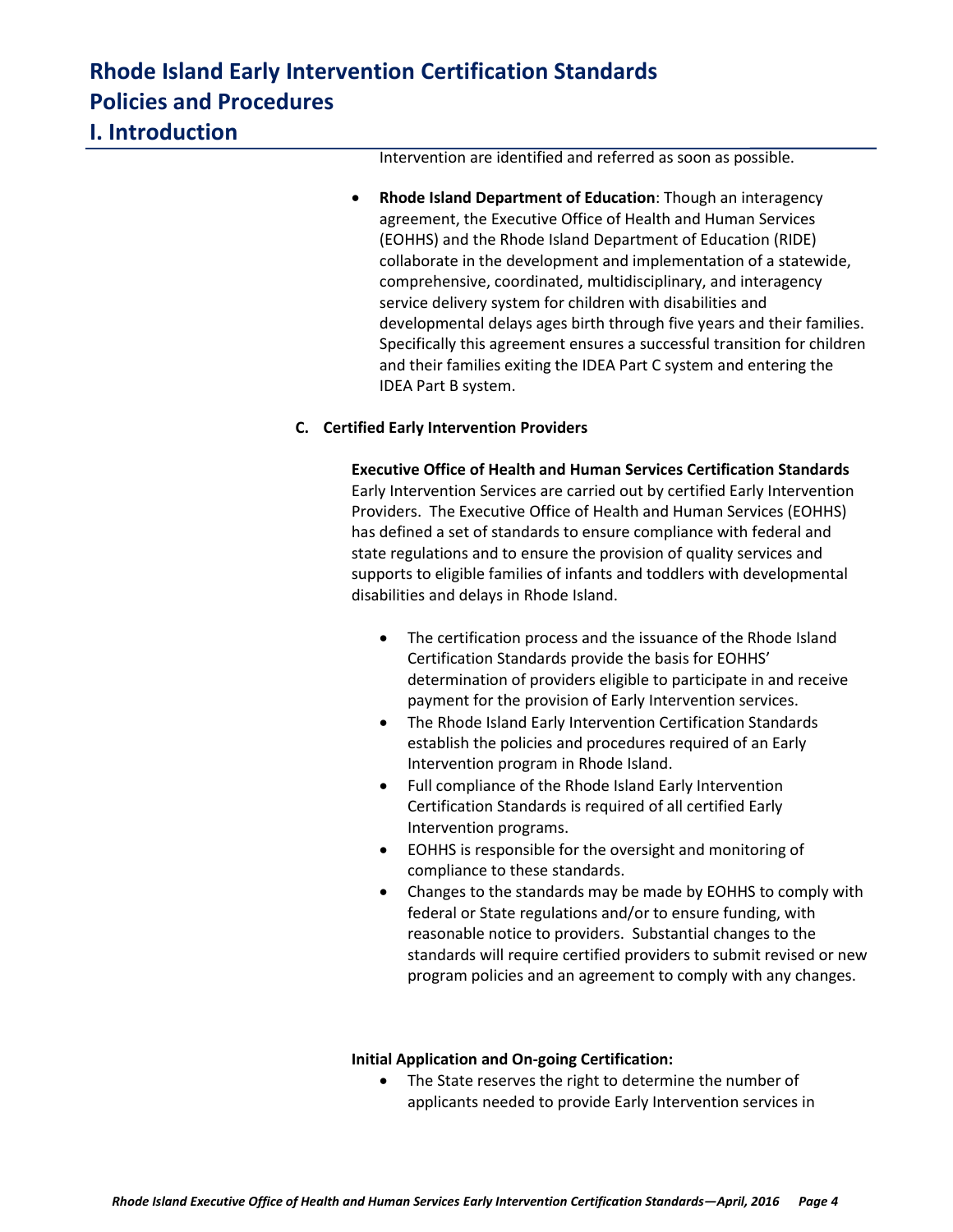| I. Introduction |                                                                                                                                                                                                                                                                                                                                                                                                                                                                                                                                                                                                                                                                                                                                                                                                                                                                                                         |
|-----------------|---------------------------------------------------------------------------------------------------------------------------------------------------------------------------------------------------------------------------------------------------------------------------------------------------------------------------------------------------------------------------------------------------------------------------------------------------------------------------------------------------------------------------------------------------------------------------------------------------------------------------------------------------------------------------------------------------------------------------------------------------------------------------------------------------------------------------------------------------------------------------------------------------------|
|                 | accordance with IDEA regulations. Factors reviewed to ensure<br>that Rhode Island has the capacity to meet the need for Early<br>Intervention include changes in population, performance<br>indicators, or in the number of certified providers.<br>The State reserves the right to determine the structure of the<br>Rhode Island Early Intervention system and to make changes as<br>needed.<br>To be eligible for reimbursement for Early Intervention services<br>and supports, provider agencies must be granted "Early<br>Intervention Certification" by EOHHS.<br>Organizations must submit notice of intent to apply for<br>$\bullet$<br>certification status to EOHHS. An Implementation Plan must be<br>submitted which includes at a minimum:<br>- Evidence of understanding RI Early Intervention Principles<br>and Practices<br>- Evidence of understanding and the ability to comply with |
|                 | all state and federal requirements and RI Certification<br>Standards<br>- Initial Staffing and Supervision Plan<br>- Initial Budget                                                                                                                                                                                                                                                                                                                                                                                                                                                                                                                                                                                                                                                                                                                                                                     |
|                 | - Initial Organizational Plan including how Early Intervention<br>fits into the agency structure                                                                                                                                                                                                                                                                                                                                                                                                                                                                                                                                                                                                                                                                                                                                                                                                        |
|                 | Early Intervention Certification is valid and renewed annually,<br>contingent upon continuing compliance with federal and state<br>regulations and the Rhode Island Early Intervention Certification<br>Standards.                                                                                                                                                                                                                                                                                                                                                                                                                                                                                                                                                                                                                                                                                      |
|                 | Organizations must submit any change to program policies and<br>procedures or organizational changes (impacting Early<br>Intervention) to EOHHS.                                                                                                                                                                                                                                                                                                                                                                                                                                                                                                                                                                                                                                                                                                                                                        |
|                 | Any changes to the standards made by EOHHS will require<br>certified providers to agree and comply with the changes.                                                                                                                                                                                                                                                                                                                                                                                                                                                                                                                                                                                                                                                                                                                                                                                    |
|                 | The State will continually monitor compliance with Rhode Island Early<br>Intervention Certification Standards. Technical assistance is always<br>$\mathbf{a}$ , and the contract of the contract of the contract of the contract of the contract of the contract of the contract of the contract of the contract of the contract of the contract of the contract of the contract o                                                                                                                                                                                                                                                                                                                                                                                                                                                                                                                      |

available. The State reserves the right to apply sanctions for noncompliance which may include but is not limited to:

- Corrective action plans/Performance Improvement Plans
- Mandatory technical assistance
- Additional reporting requirements
- **•** Suspension of new referrals
- Recoupment of funds
- Provisional certification status, suspension or termination of certification